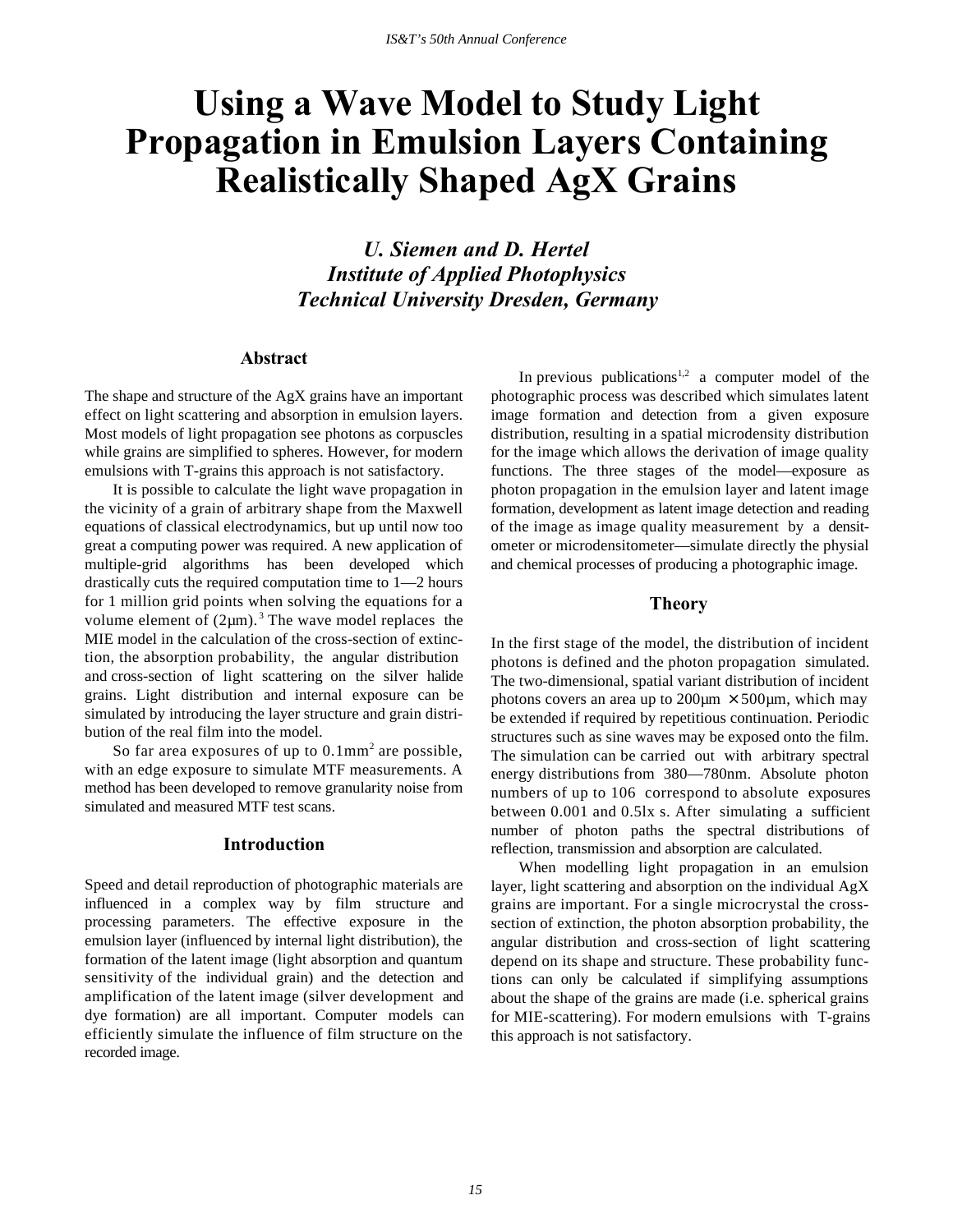## **(i) The Wave Model**

In principle, light wave propagation in the vicinity of a grain of arbitrary shape can be calculated from the Maxwell field equations<sup>3</sup> given enough computing power. The basic equations for a stationary electromagnetic wave are

$$
curl \mathbf{H} = \mathbf{c}_1 \mathbf{E} \tag{1}
$$

$$
curl \mathbf{E} = c_2 \mathbf{H} \tag{2}
$$

**E** and **H** are complex vectors whose real parts represent the electric and magnetic fields respectively;  $c_1$  and  $c_2$  are complex constants which contain physical quantities such as wavelength and complex refraction indices. In order to solve the set of coupled differential equations (1) and (2), volume elements (voxels) containing one grain plus an environment of the size of about one wavelength in each direction have to be defined. For the chosen voxel the set of coupled differential equations is then transformed into a set of linear difference equations.

The minimum number of equations needed is governed by the reliability required and the maximum number is limited by the computing power available. For voxels of about  $(2\mu m)^3$  with less than 100 grid points in each direction, about 4.5 million equations are required to achieve a reliability of 85%. To solve such a large set of equations directly (Gauß substitution) would take about 6 months. Classical methods of successive approximations (Jacobi) are also unsuitable, because the set of equations does not fulfill the criterion of convergence.

The set of equations can be solved approximately by optimization. As an auxiliary condition for the optimization it was assumed that at the interface between the grain and gelatin the tangential components of **E** and **H** are continuous and their normal components jump with the refraction index. The convergence of the first approximations is dramatically accelerated and thus computing speed is increased by the novel application of a multiple-grid algorithm.<sup>4</sup> Typically 2 or 3 sub-grids are used in the calculation. The calculation requires 100 Mbyte memory and takes only about 60—100 minutes.

### **(ii) Model of the Photographic Process**

The wave model can be slotted into the existing model of the photographic process, to replace the MIE model for the calculation of the cross-section of extinction, the absorption probability, the angular distribution and cross-section of light scattering on the silver halide grains.

As previously described, $1,2$  light distribution and internal exposure are simulated by introducing the layer structure and grain distribution of the real film into the model. After simulating a sufficient number of photon paths the spectral distributions of reflection, transmission and absorption are

calculated. Further steps in the model are the simulation of latent image formation and detection. The simulation of latent image formation is based on the absolute number of photons absorbed by the individual microcrystals. The number of latent image centres per grain is taken into consideration as well as the quantum efficiency (probability that an absorbed photon contributes to the formation of a latent image centre). The latent image is detected then amplified by chemical development of silver and by dye formation. The factors that govern whether or not a AgX microcrystal is developed are the presence of at least one latent image center and the presence of a sufficiently high number of Ag atoms in at least one of those centers. The size of a fully developed Ag grain is based on the number of  $Ag<sup>+</sup>$  ions in the AgX microcrystal, assuming that it develops into a compact silver grain. The results give silver mass as a function of exposure.

#### **(iii) Image Quality Measurement**

The structure of the final image is determined by the spatial microdensity distribution, the measurement of which requires a scanning microdensitometer. The Monte-Carlo simulation of photon propagation in the developed film provides the microdensity distribution of the recorded image. The optics of the microdensitometer and densitometer are simulated using realistic parameters. For example, sample illumination can be specular or diffuse. Different directional distributions (numerical apertures) and spectral distributions (visual or Status A/M) can be used to detect the transmitted photons. To simulate a CCD microdensitometer, the transmitted photons are registered by an array of pixels.

## **(iv) Noise Removal**

The spatial microdensity distributions resulting from the simulation (i)–(iii) are distorted by noise because the calculations are carried out for only relatively small areas  $(200 \mu m)^2$ . Edge exposures on real films are also scanned by a microdensitometer with a comparably small measuring area  $(2 \times 100) \mu m^2$  and similarly noise removal is also necessary when MTF is calculated from those scans.

When an edge is copied onto a color negative film, its signal usually has a steep slope with sharp bends caused by the adjacency effect as shown in Figure 2 (a). The maximum curvature of the signal (edge image) is comparable to that caused by granularity noise. Therefore smoothing algorithms with a fixed width smoothing window are unsuitable, because they do not differentiate between signal and noise. The MTF values would be lowered considerably if slope and bends of the edge were too vigorously smoothed.

To remove the noise without deterioration of the signal a smoothing filter with a variable window has been developed. This is narrowest at the edge, the position of which is given by the maximum of the first derivative of the signal. The window then gradually increases in width with increasing distance from the edge.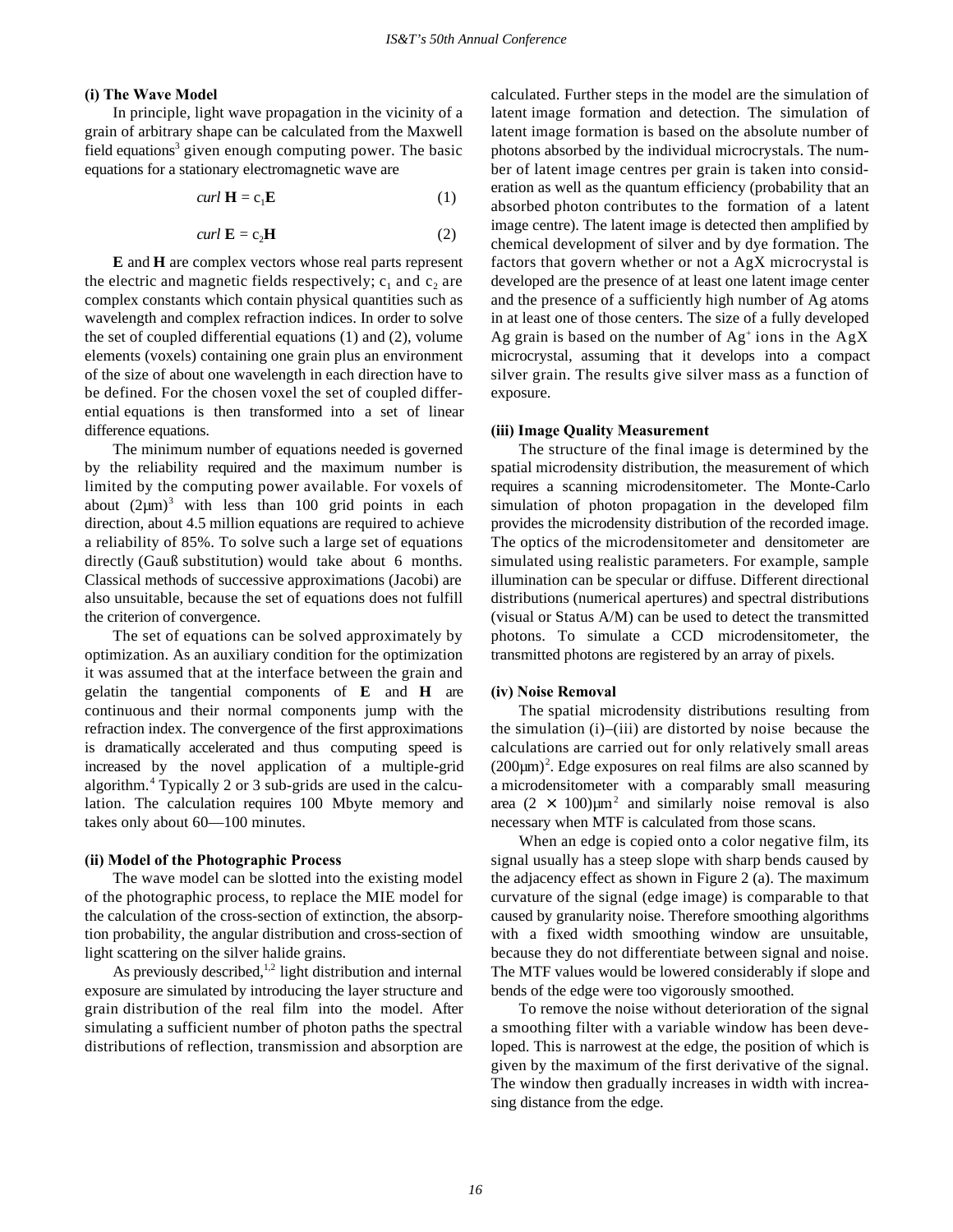# **Results**

Figure 1 shows the spatial radiant energy distribution in the environment of a grain as a symmetrical cross-section through its center. The arrow gives the direction of the incident wave. Increasing lightness of the image indicates higher energy levels.



*Figure 1: Spatial energy distribution of light scattered by a cubic silver halide grain, pixel size 2µm, grain size 0.53µm.*

The cross-section of extinction calculated for a cubic grain (a =  $0.53\mu$ m, n<sub>Grain</sub> = 2.2, n<sub>Gelatin</sub> = 1.5) from the wave model is  $Q_{\text{ext}} = 0.92 \, 10^{-12} \text{m}^2$ . With MIE theory a value of  $Q_{\text{ext}} = 1.12 \, 10^{-12} \text{m}^2$  was obtained for a sphere of the same volume.

The spatial microdensity distributions resulting from the simulation of the complete photographic process (i) - (iv) are distorted by noise due to the small areas considered. When applied to an edge scan (scanning distance  $\Delta x = 1 \mu m$ , 1024 sampling points) a variable filter window is used in the smoothing algorithm. Away from the edge 400 sampling points can be averaged but in the region around the edge 3 sampling points are used. An edge image and MTF calculated with and without noise removal are shown in Figure 2.



*Figure 2. (a) Edge image and (b) MTF with and without smoothing.*

# **Summary**

Newly developed multiple-grid algorithms greatly reduce the computation times needed to calculate approximations of the the light wave propagation in the vicinity of a grain of arbitrary shape from the Maxwell field equations. Rather than the 6 months estimated for conventional numerical methods, computation now takes 1–2 hours for 1 million grid points in a volume element of  $(2\mu m)^3$  layer structure and grain distribution of the real The wave model replaces the MIE model in the calculationof the cross-section of extinction, the absorption proba-bility, the angular distribution and cross-section of light scattering film into on the silver halide grains. After introducing the the model, light distribution and internal exposure can be calculated. Further steps in the model are the simulation of latent image formation and detection plus the measurement of spatial microdensity distribution by microdensitometry.